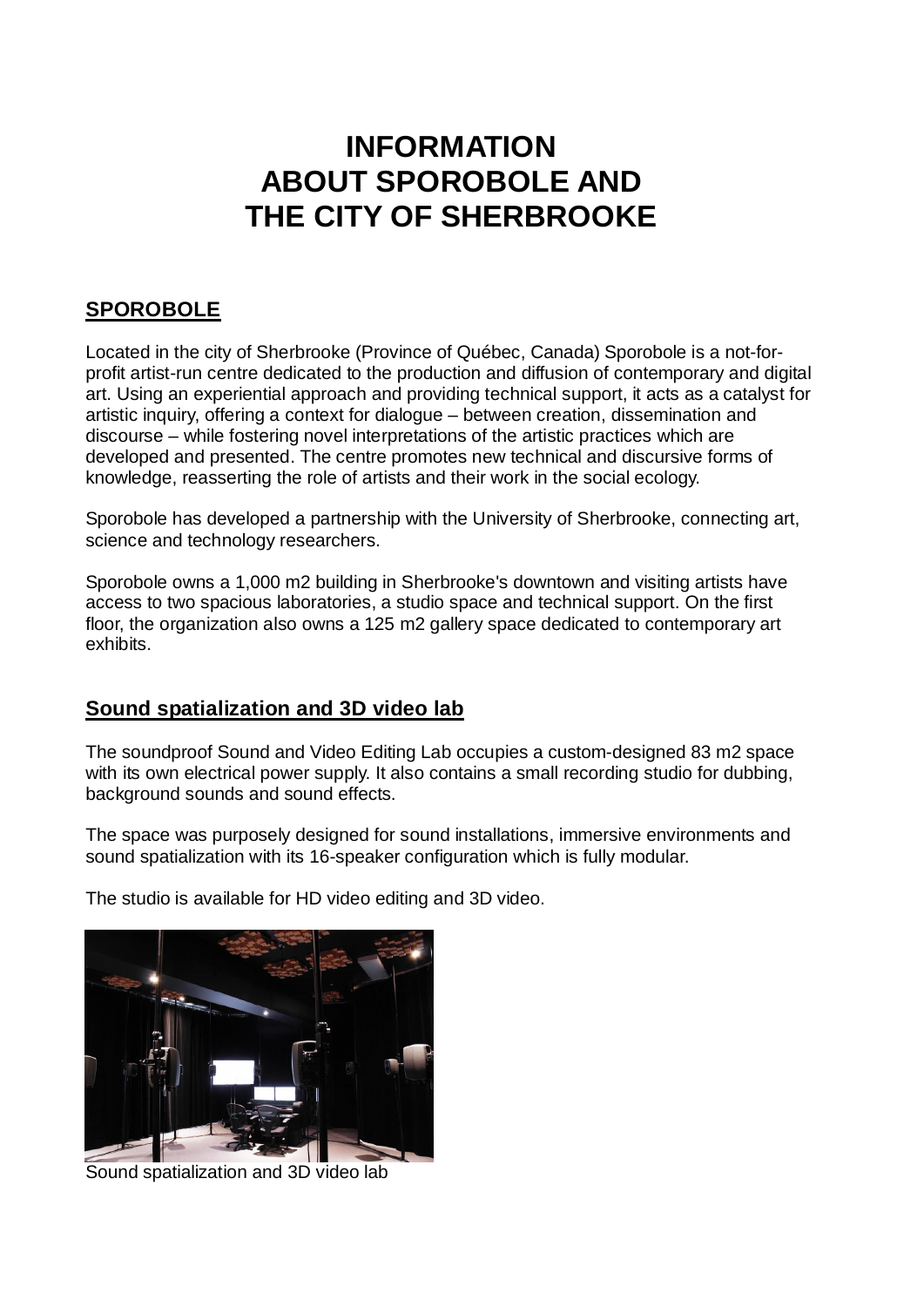### **2D and 3D print lab**

The 2D and 3D Print lab occupies a vast 139 m2 room. Artwork is printed by our qualified technician using Epson's pigmentary ink ultrachrome-plate K3. The work station is equipped with 2 screens: a NEC PA241W which is calibrated on a regular basis to provide perfect color matching with the printers, and an Epson 11880 which allows for a maximum 60-inch width. Images can be printed on a great variety of supports.

The lab is also equiped with a Next Engine 3D scanner and two 3D printers : a 3D System Projet-1000 (film transfer of photopolymer) and a Makerbot Replicator Dual Extruder (fused deposition modeling technology). This section of the laboratory is equipped with a dedicated computer for 3D modeling with open-source software. This lab can also serve as a photography and /or movie shooting facility and is comprised of a backdrop (white, black or green) as well as a portable lighting set.



2D and 3D print lab

#### **Residencies and studio space**

Located on the first floor of the building, this new residency space will be in operation in September 2014 and will host two artists at a time. It is comprised of two private rooms, with a shared fully-equipped kitchen and a 38 m2 studio space. Work tables and various tools will be available in the studio.